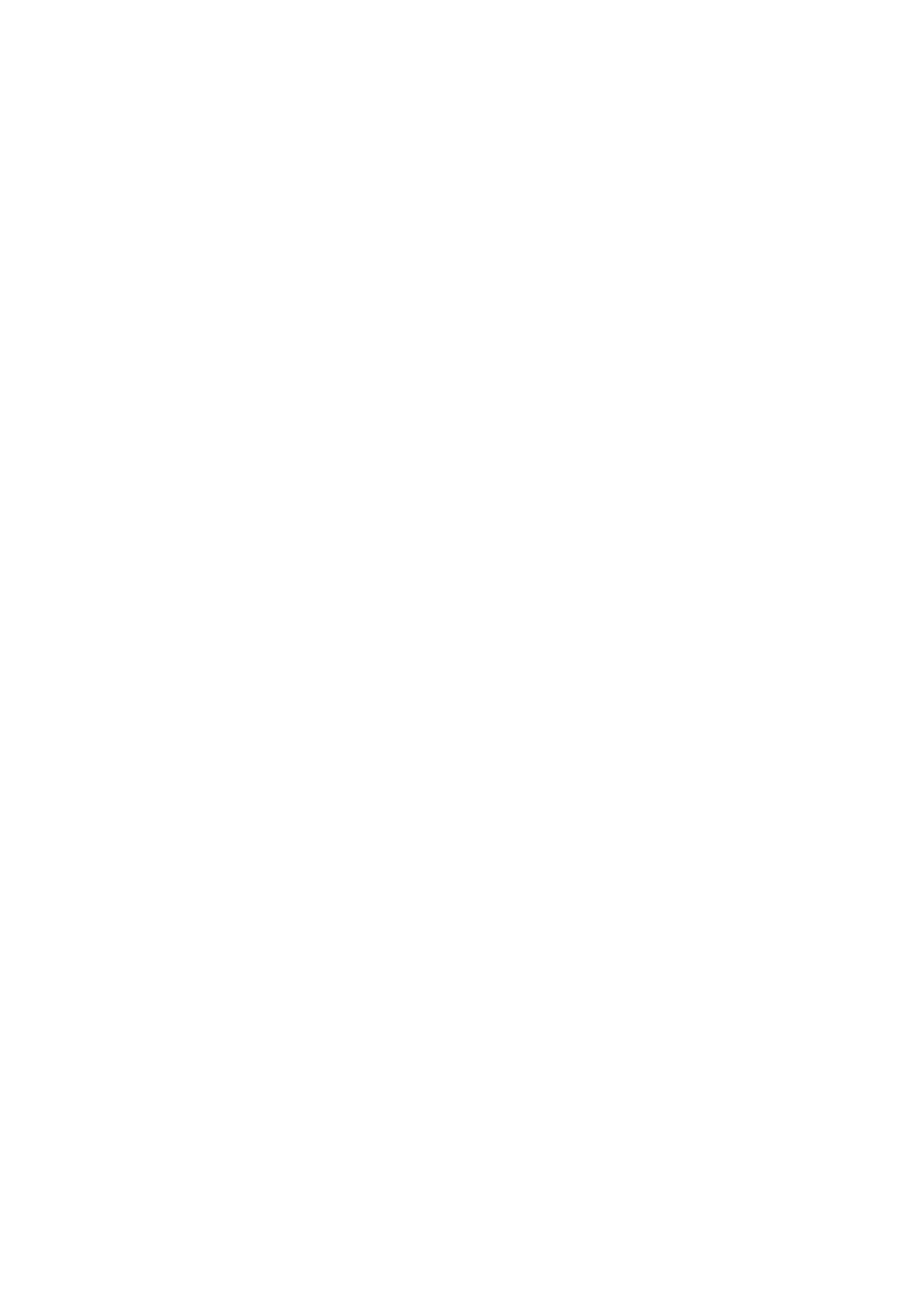**This study was carried out for the European Commission by**



#### Authors:

Dr René Arnold Vincent Bonneau Johanna Bott Dr Miodrag Djurica Arjen Holtzer Dr Thomas Plückebaum Tiana Ramahandry Serpil Tas Dr Christian Wernick

# **Internal identification**

Contract number: 30-CE-0741591/00-47 SMART 2015/0011

## **DISCLAIMER**

By the European Commission, Directorate-General of Communications Networks, Content & Technology.

The information and views set out in this publication are those of the author(s) and do not necessarily reflect the official opinion of the Commission. The Commission does not guarantee the accuracy of the data included in this study. Neither the Commission nor any person acting on the Commission's behalf may be held responsible for the use which may be made of the information contained therein.

ISBN 978-92-79-67036-7

doi:10.2759/566006

© European Union, 2016. All rights reserved. Certain parts are licensed under conditions to the EU.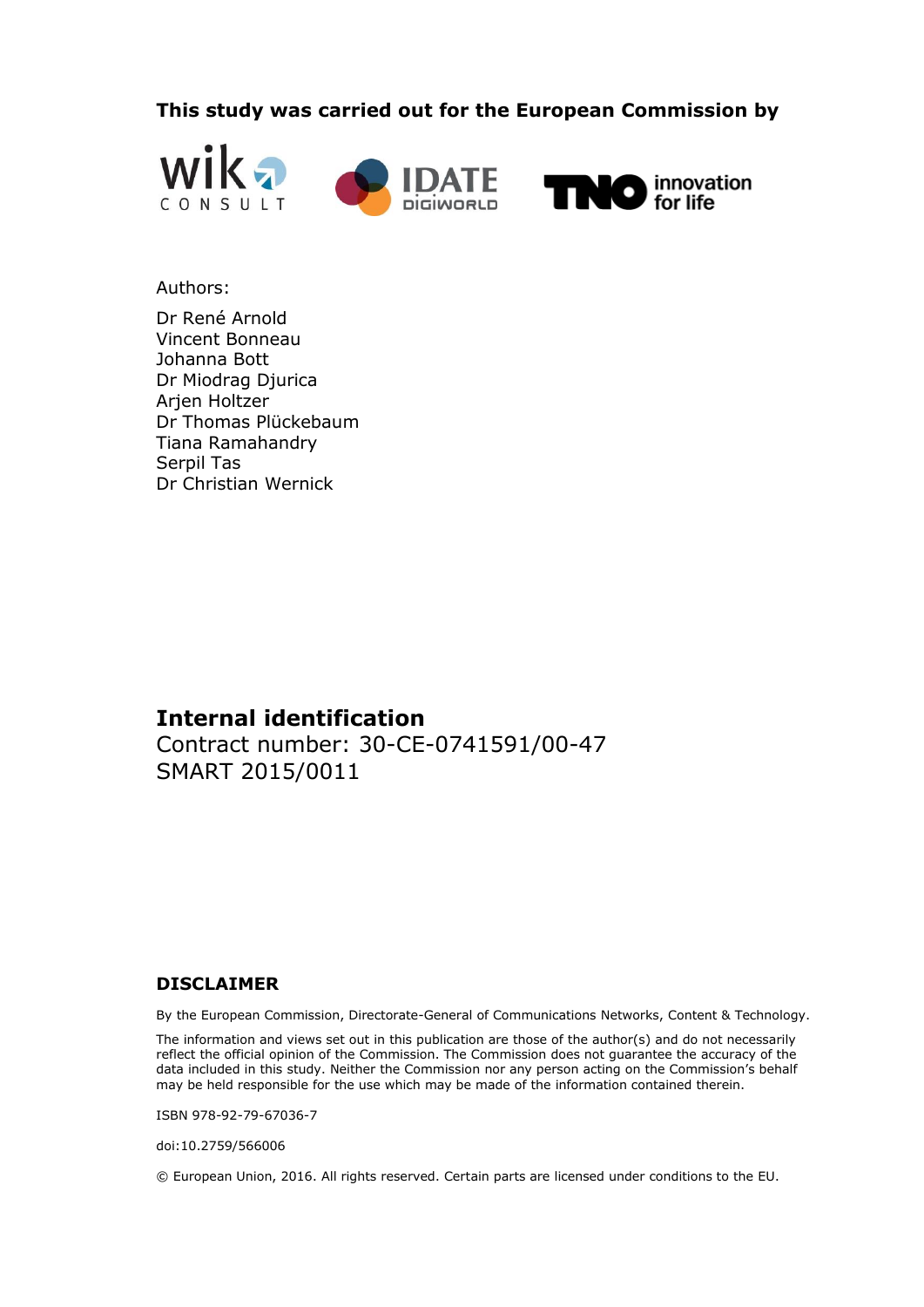# **ABSTRACT**

This forecast study explored the technological, economic, and regulatory implications of Software Defined Networks (SDN) and Network Function Virtualisation (NFV) using a Delphi panel of experts, workshops, expert interviews, and extensive desk research. It finds that SDN and NFV will play an important role in the future telecommunications landscape with the most important usage scenarios being (1) Virtualisation of Mobile Core Networks, (2) Virtualisation of Content Delivery Networks, and (3) Virtual Network Platform as a Service (VNPaaS).

Focussing on these usage scenarios, the study describes corresponding CapEx and OpEx reductions. While cost reductions – ranging between 3.7% and 9% of total cost – are significant, they appear to be somewhat lower than expectations presented in industry outlooks. Beyond the telecommunications landscape, SDN and NFV are likely to be instrumental in the development and roll-out of innovative services, applications, and products as well as in facilitating major trends with substantial economic and societal impact.

As regards the regulatory implications of SDN and NFV, the present study shares BEREC's view that it is premature to make any specific recommendations. However, the experts involved in this research clearly highlighted access (to virtual networks) regulation as the most likely area where new rules may be necessary.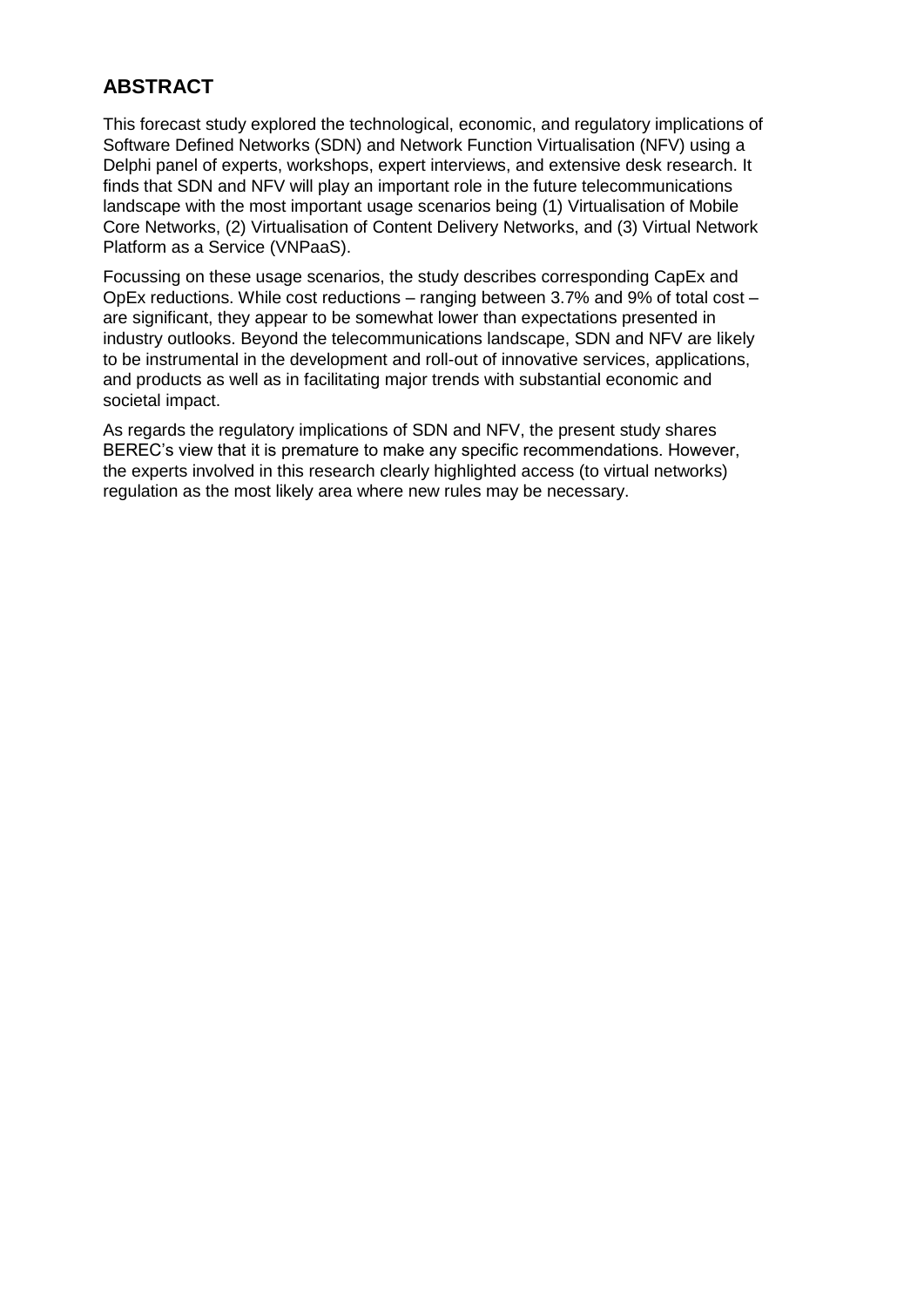

# **EXECUTIVE SUMMARY**

This is the Draft Final Study Report for the project "Implications of the emerging technologies Software-Defined Networking (SDN) and Network Function Virtualisation (NFV) on the future Telecommunications Landscape" (SMART 2015/0011). The study set out to explore the most likely SDN and NFV usage scenarios and their technological, business, economic, and regulatory implications in the foreseeable future.

Based on a Delphi Expert Panel of almost 700 experts from 55 countries, three workshops, additional expert interviews, and extensive desk research, the findings can summarised as follows.

The most relevant usage scenarios out of the ones defined ETSI (European Telecommunications Standards Institute) for SDN and NFV appear to be (1) Virtualisation of Mobile Core Network, (2) Virtualisation of Content Delivery Network, and (3) Virtual Network Platform as a Service (VNPaaS), as these were identified by the experts on the panel and in the workshops as being the most significant. Technologically as well as with regards to the alleged business impact, SDN/NFV appears to be approaching a phase of disillusionment. The results of this study confirm that at least some of the expectations have been inflated.

As regards the economic impact beyond the telecommunications landscape, it was found that SDN and NFV are enabling technologies that are likely be instrumental in the development and roll-out of innovative services, applications, and products as well as in facilitating major trends that have substantial economic and societal impact. These trends include connected cars, augmented reality, virtual reality, and universal communications.

BEREC (Body of European Regulators for Electronic Communications) has recently published an input paper on the regulatory implications of SDN and NFV. Their main conclusion is that the implications are difficult to foresee at this point, although some areas of regulatory intervention clearly merit further monitoring as the technology develops and is being deployed. The findings of the present study by and large concur with these findings. The areas to observe critically in the coming years are access to virtual networks, spectrum regulation, and network neutrality.

A SWOT analysis of the ability of the European policy framework to facilitate SDN and NFV development and deployment conducted as part of this study concludes that there is positive and strong support from innovation measures such as Horizon2020 for SDN and NFV, and that the side-by-side development of open-source and traditional standards can be an opportunity to be seized by policy makers. Challenges referring to the transition process from legacy infrastructures to virtual ones is identified as a threat.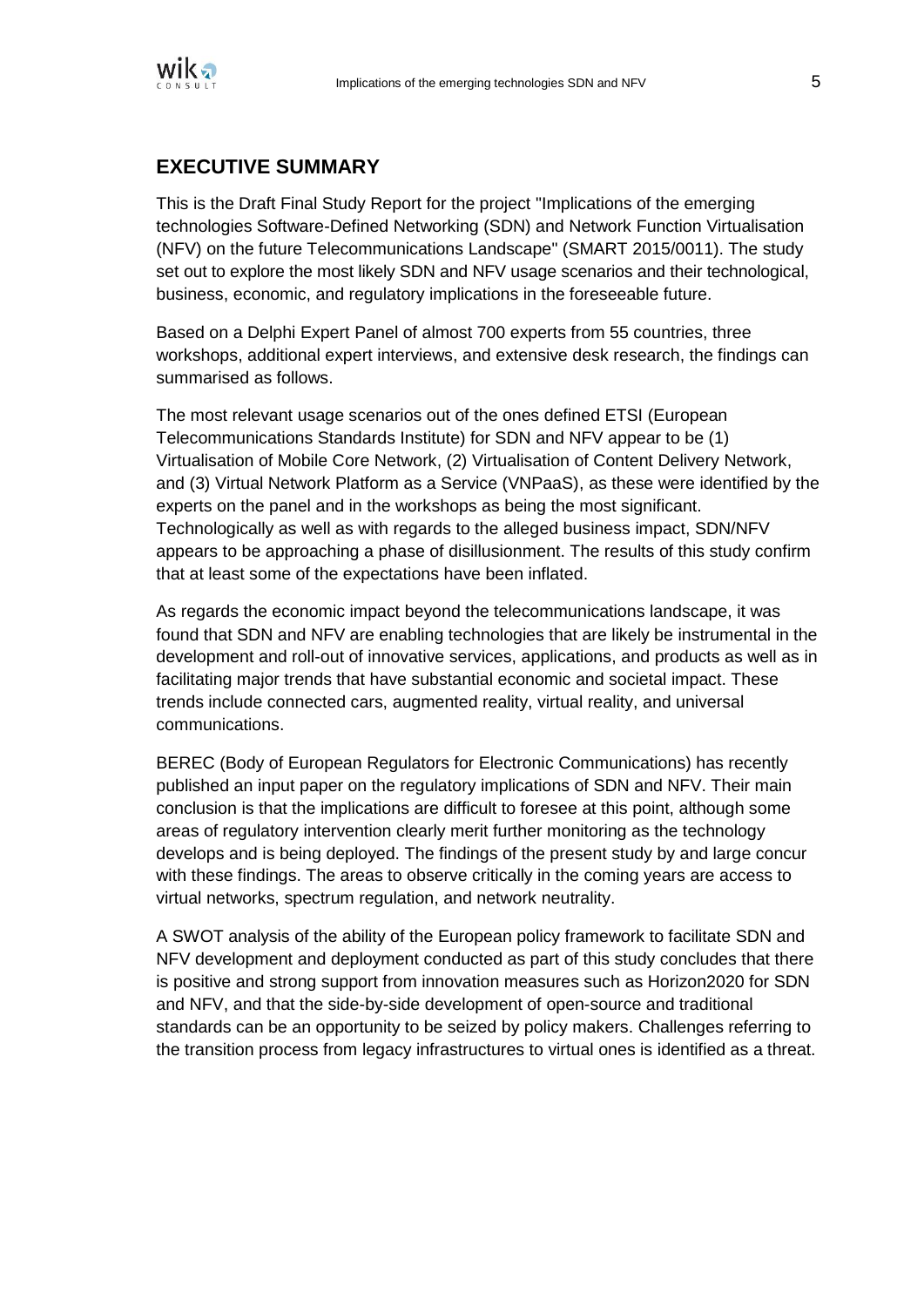# **Virtualisation of Content Delivery Network**

## *Short description*

Streaming content is one of the fastest growing types of traffic in today's networks. This is mostly due to the rise of smartphones, tablets, and laptops – and the increased availability of content delivered over IP. This relates equally to linear (live) and non-linear (on-demand) content. Currently, CDNs are integrated into the operator's network and are typically distributed, in order to be as close as possible to the end user. By basing CDNs on NFV, network operators may profit from higher flexibility in the network as they may assign resources dynamically (e.g. instantiating CDN servers on demand). This enables them to efficiently match the demand for content with its delivery.



Savings for this use case may range from 5% to 9% of the total cost of telecommunication providers.

Cost savings are likely to be concentrated on OpEx aspects, with less traffic going through the network. Impacts on CapEx are less obvious. Indeed, impacts in terms of CapEx are unknown, as virtualisation will reduce the need in terms of nodes or servers, but the number of nodes will increase significantly compared with today's architectures, generally using central storage resources.

About 17% of the experts expect virtualised CDN to require less regulation. On the other side, about 12% expect there will be more regulatory intervention.

#### *Please indicate your expectation as regards the need for future regulatory intervention*

| 11,5%                     | 16,6%                                                                                                    | 31,7%          | 11,6%                   |
|---------------------------|----------------------------------------------------------------------------------------------------------|----------------|-------------------------|
| $\blacksquare$ deregulate | less regulatory intervention<br>maintain current regulatory intervention<br>more regulatory intervention | 15,9%<br>12,7% | don't know<br>no answer |

\_\_\_\_\_\_\_\_\_\_\_\_\_\_\_\_\_\_\_\_\_\_\_\_\_\_\_\_\_\_\_\_\_\_\_\_\_\_\_\_\_\_\_\_\_\_\_\_\_\_\_\_\_\_\_\_\_\_\_\_\_\_\_\_\_\_\_\_\_\_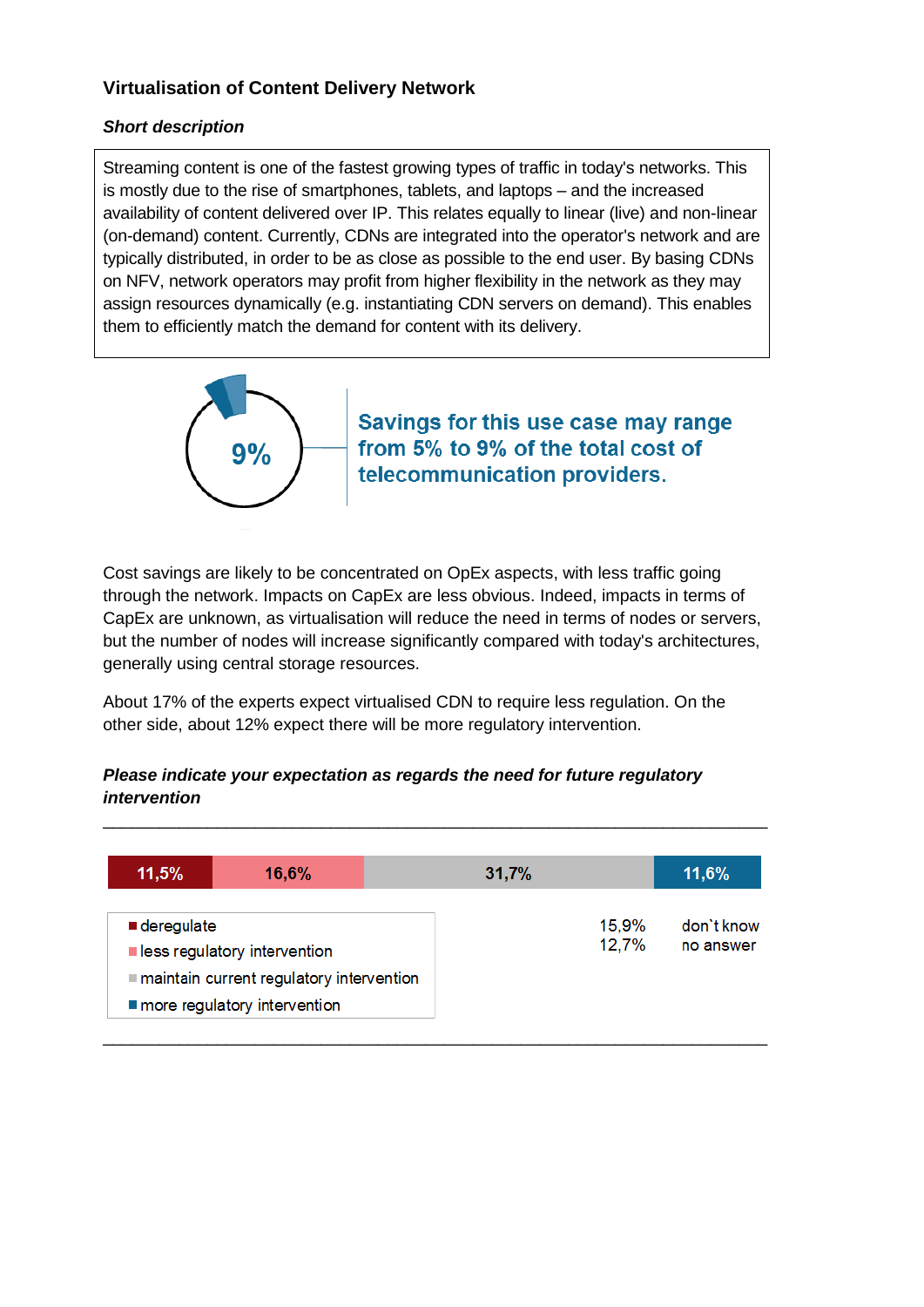

\_\_\_\_\_\_\_\_\_\_\_\_\_\_\_\_\_\_\_\_\_\_\_\_\_\_\_\_\_\_\_\_\_\_\_\_\_\_\_\_\_\_\_\_\_\_\_\_\_\_\_\_\_\_\_\_\_\_\_\_\_\_\_\_\_\_\_\_\_\_



*Experts' expectation of vCDN deployment timeframe*

Between 2020 and 2022 experts expect that vCDN will be deployed in 50% of the networks.

Especially in comparison to the other scenarios, the experts are somewhat indifferent to whether the barriers will pose a threat for the deployment of vCDN.

\_\_\_\_\_\_\_\_\_\_\_\_\_\_\_\_\_\_\_\_\_\_\_\_\_\_\_\_\_\_\_\_\_\_\_\_\_\_\_\_\_\_\_\_\_\_\_\_\_\_\_\_\_\_\_\_\_\_\_\_\_\_\_\_\_\_\_\_\_\_

## *For "Virtualisation of the Content Delivery Network", please rate the following statements*

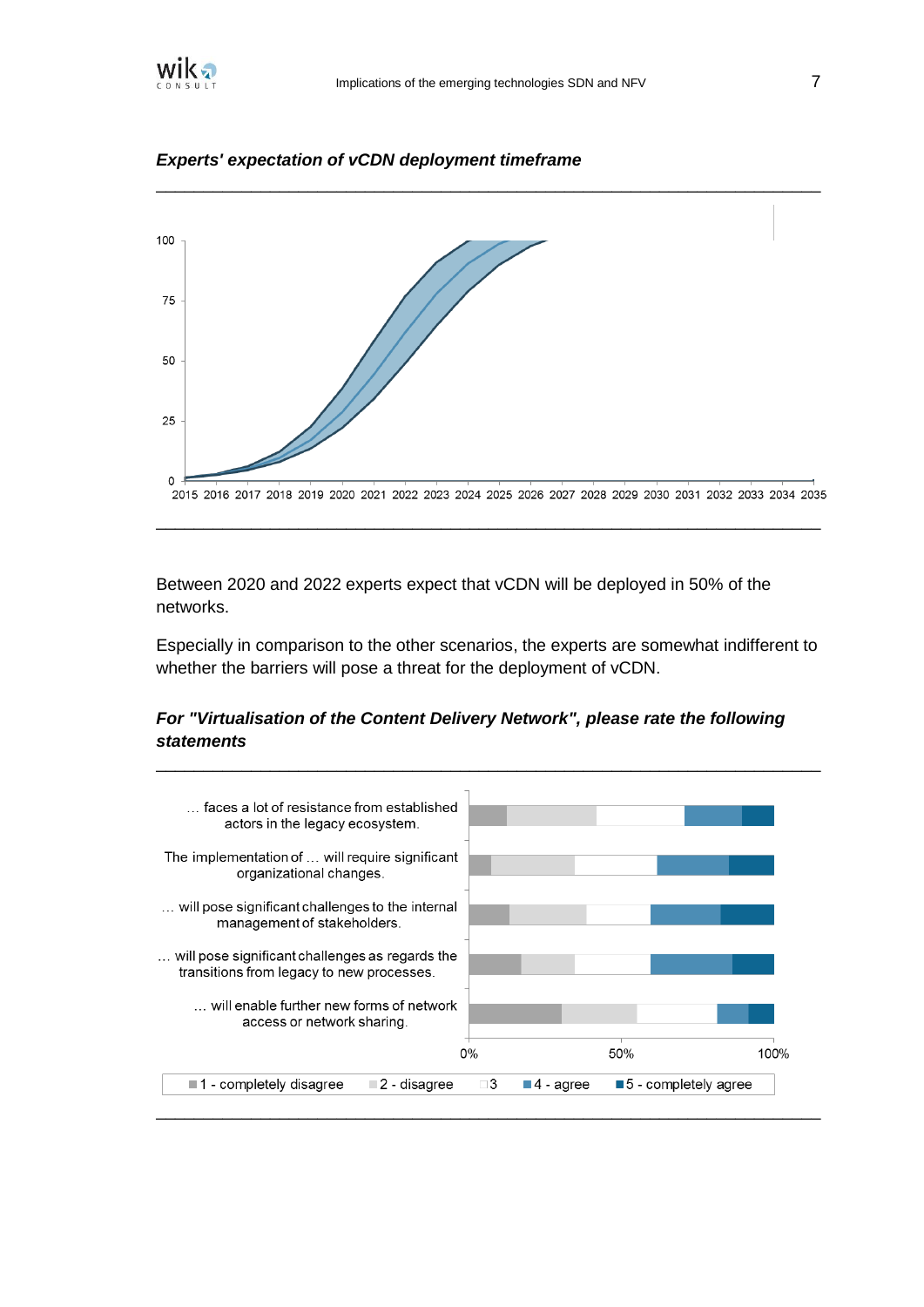## **Virtual Network Platform as a Service**

#### *Short description*

Some companies want to keep full control over the services that run on their networks; in some cases they might even prefer to develop their own services. Service providers can offer these companies a Virtual Network Platform as a Service (VNPaaS). In that case the company can focus on running their services – now on a virtual network platform. By running services on a platform that is maintained and managed by a thirdparty (the service provider), the company may realise savings.



The key benefit of VNPaaS is the ability for the operator to provide services with the actual resources consumed by the end users. The OpEx savings realised through VNPaaS can be compared to those realised through traditional PaaS, like scalability of deployed software with failover and load balancing.

For VNPaaS, experts expect less or roughly the same level of regulatory intervention as today. However, it should be noted that with regard to access to virtual networks, they recognised a potential area of future additional regulatory intervention.

## *Please indicate your expectation as regards the need for future regulatory intervention*

| 11,9%                                                                                     | 18,2%                                    | 36,8%         | 13,9%                   |
|-------------------------------------------------------------------------------------------|------------------------------------------|---------------|-------------------------|
| $\blacksquare$ deregulate<br>less regulatory intervention<br>more regulatory intervention | maintain current regulatory intervention | 13,7%<br>5,5% | don't know<br>no answer |

\_\_\_\_\_\_\_\_\_\_\_\_\_\_\_\_\_\_\_\_\_\_\_\_\_\_\_\_\_\_\_\_\_\_\_\_\_\_\_\_\_\_\_\_\_\_\_\_\_\_\_\_\_\_\_\_\_\_\_\_\_\_\_\_\_\_\_\_\_\_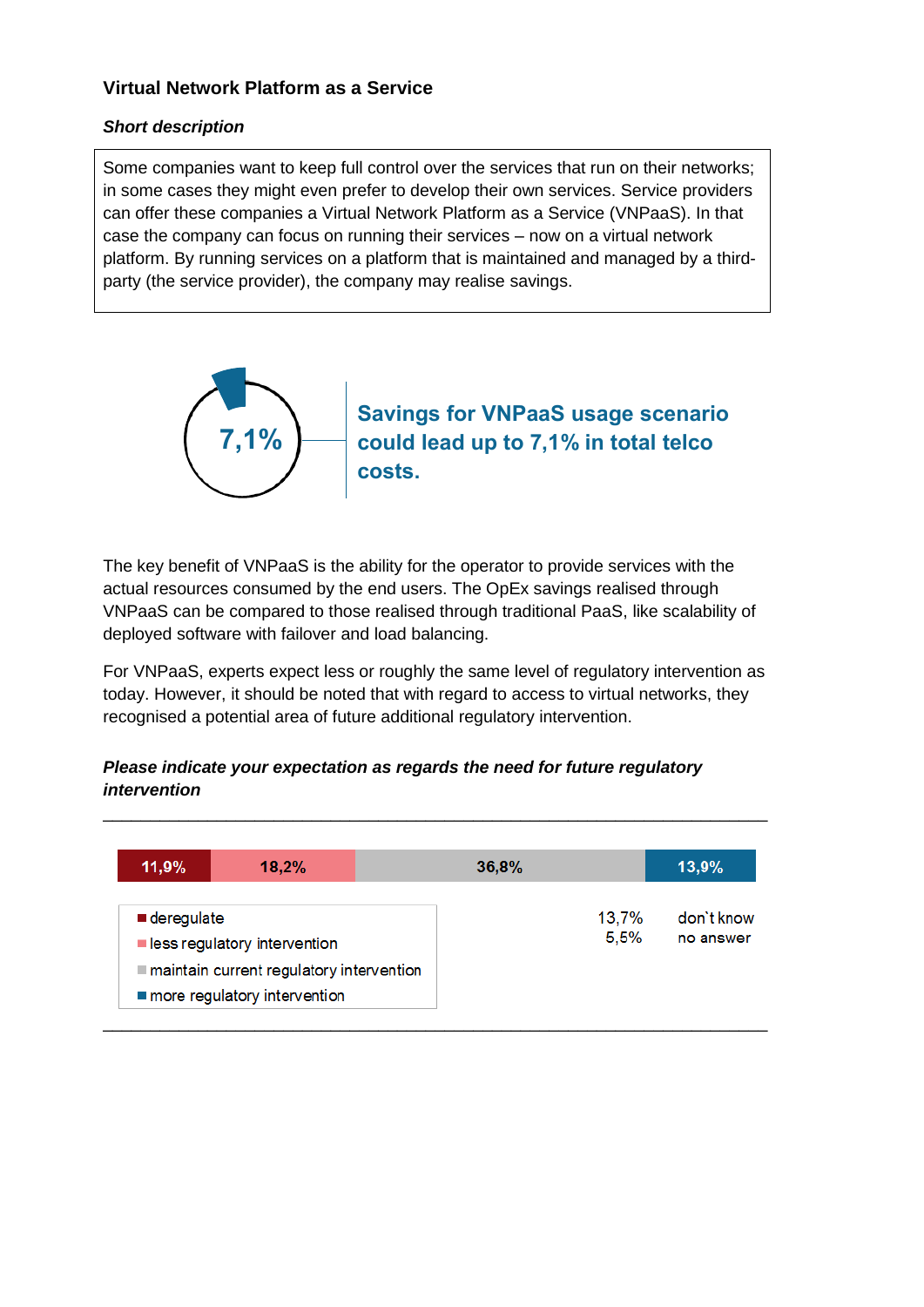



\_\_\_\_\_\_\_\_\_\_\_\_\_\_\_\_\_\_\_\_\_\_\_\_\_\_\_\_\_\_\_\_\_\_\_\_\_\_\_\_\_\_\_\_\_\_\_\_\_\_\_\_\_\_\_\_\_\_\_\_\_\_\_\_\_\_\_\_\_\_

*Experts' expectation of VNPaaS deployment timeframe*

Following the expectations of the Delphi experts, the use case VNPaaS will be implemented in over 50% of the networks between 2021 and 2023.

Most of the experts agreed on significant challenges to the internal management of stakeholders posed by VNPaaS.



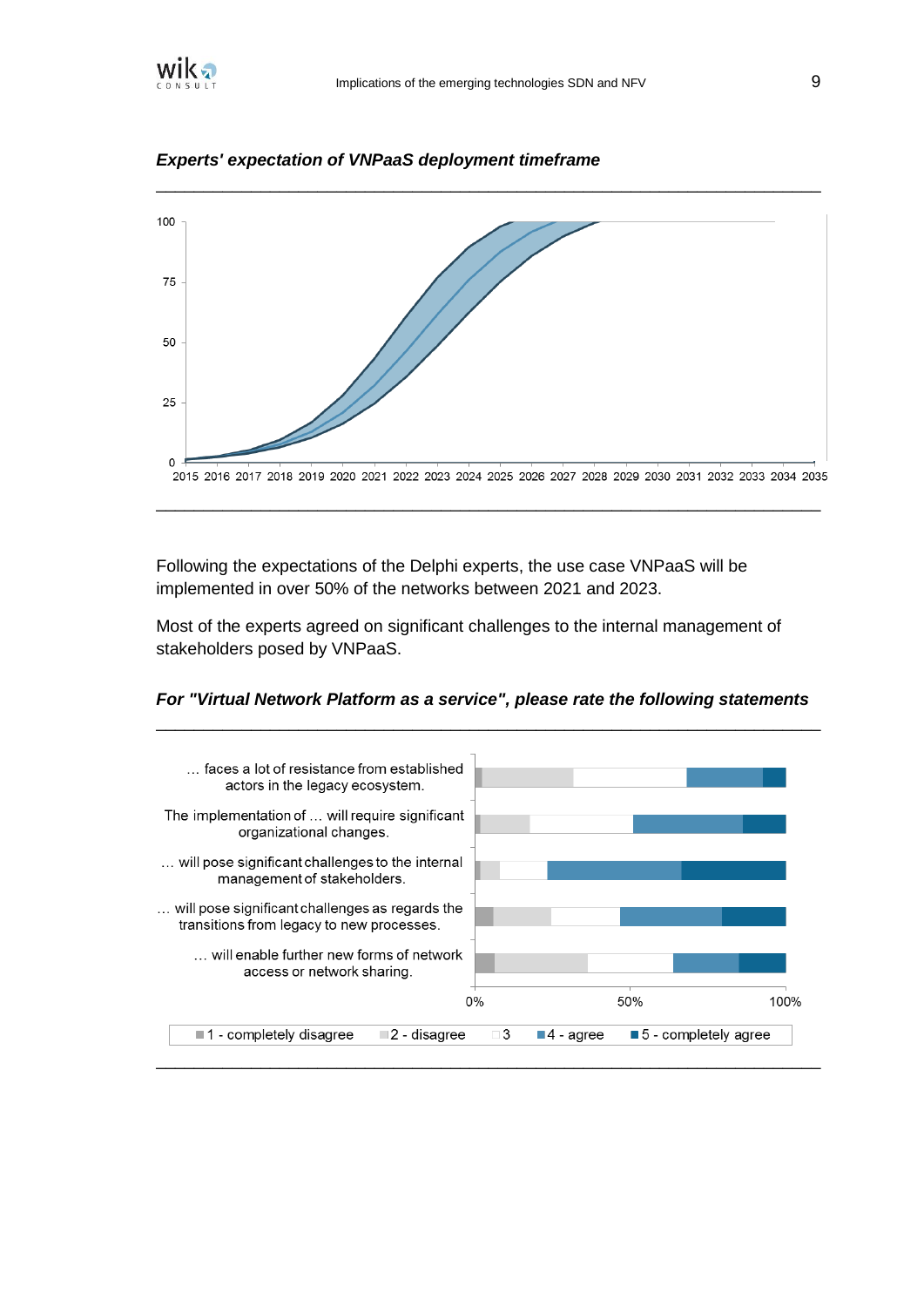## **Virtualisation of Mobile Core Network**

#### *Short description*

NFV aims at the reduction of the network's complexity and thus wants to reduce operational costs by using standardised virtualisation technologies, and map them to high-volume hardware. By virtualising the mobile network core, network operators can assign available resources in a flexible manner and dynamically adapt to the current load of the network. This flexibility is important due to a high level of complexity in the mobile core network and fluctuating demand for network resources of end users over time. Virtualising the mobile network core helps mobile network operators to save energy by activating the "sleep-mode" for some of its base stations. Mobile core network resources can then be used for some other purpose until they are needed again.



Savings may range from 3,7% to 5,0% of the total costs of telecommunication providers.

Benefits from vEPC are globally generic to SDN/NFV. By running each network function of the EPC on VNFs running on standard servers instead of dedicated appliances, the industry expects a reduction in terms of OpEx and CapEx along with operational benefits.

For virtualisation of the Mobile Core Network, experts overall expect the level of regulatory intervention to remain the same. Notably, the assignment of spectrum frequencies may have to be revised if SDN/NFV come into full effect.

#### *Please indicate your expectation as regards the need for future regulatory intervention*

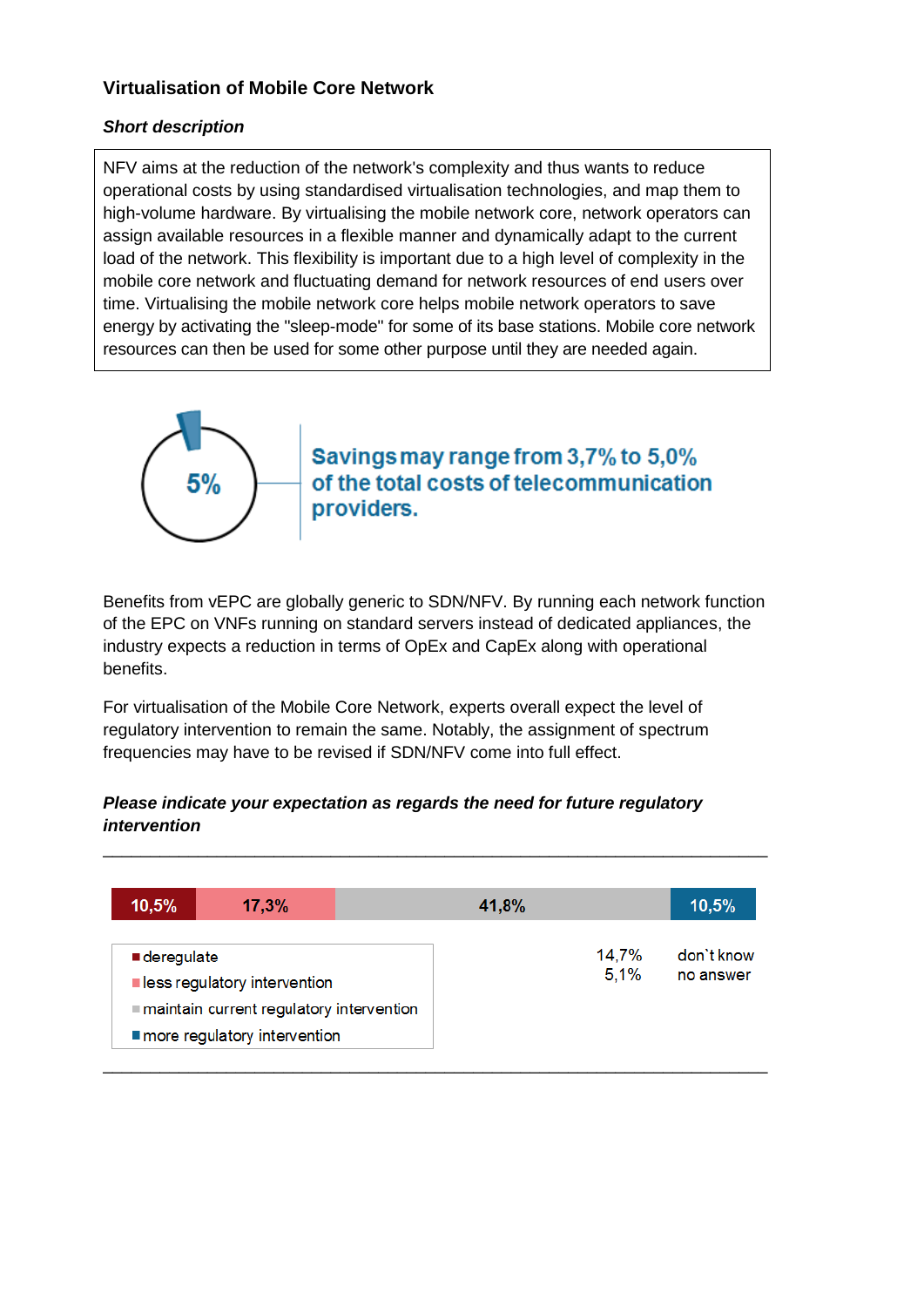



*Experts' expectation of Virtualisation of Mobile Core Network deployment timeframe*

Most experts expect 50% of the deployment of Virtualisation of the Mobile Core Network before 2022.

Similar to VNPaaS, the main barriers for the scenario Virtualisation of the Mobile Core Network are the need for significant organisational changes and the challenges for the internal management of stakeholders.

\_\_\_\_\_\_\_\_\_\_\_\_\_\_\_\_\_\_\_\_\_\_\_\_\_\_\_\_\_\_\_\_\_\_\_\_\_\_\_\_\_\_\_\_\_\_\_\_\_\_\_\_\_\_\_\_\_\_\_\_\_\_\_\_\_\_\_\_\_\_

## *For "Virtualisation of the Mobile Core Network", please rate the following statements*

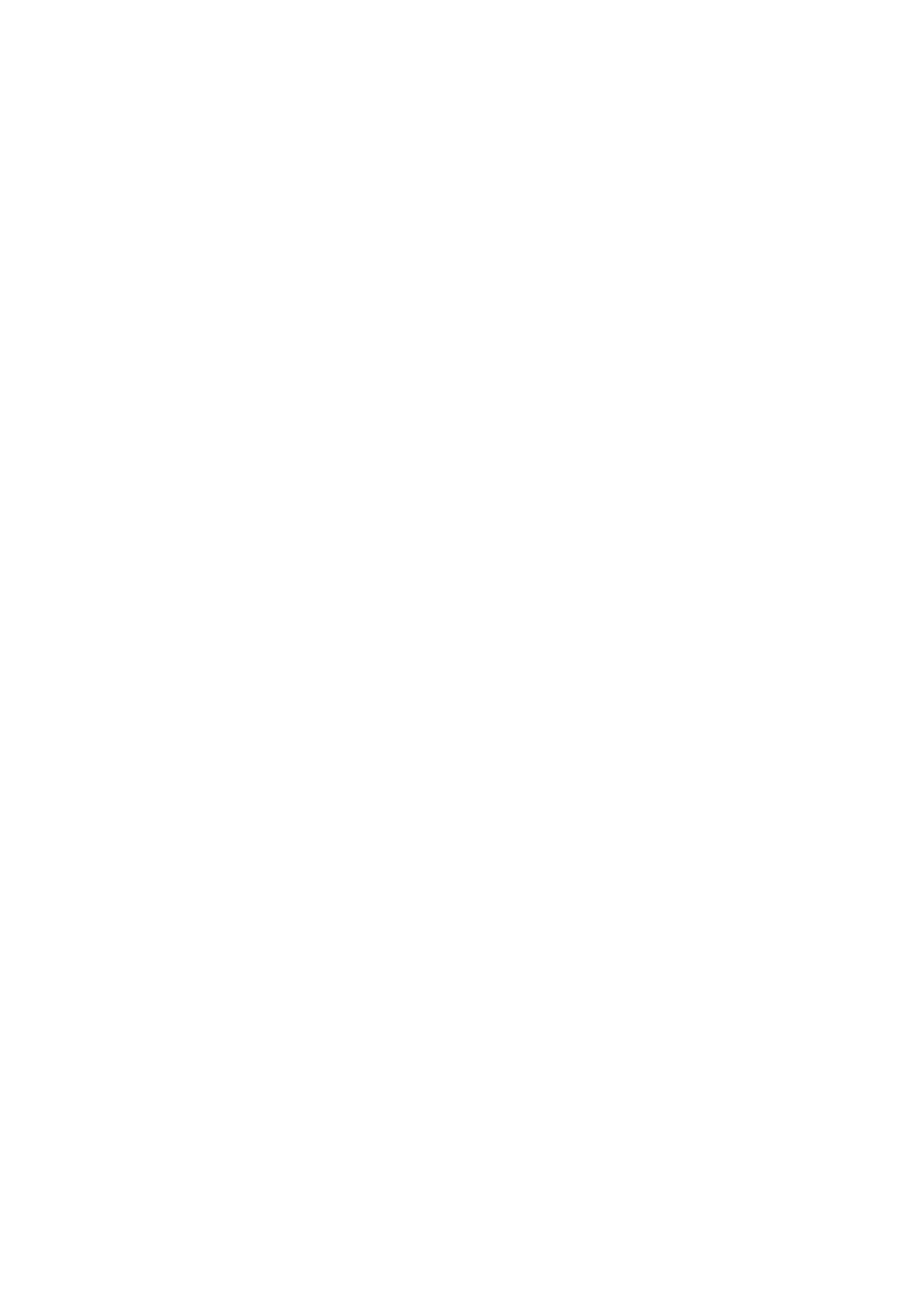European Commission

# **Implications of the emerging technologies Software-Defined Networking and Network Function Virtualisation on the future Telecommunications Landscape**

Luxembourg, Publications Office of the European Union

**2016** – 222 pages

ISBN 978-92-79-67036-7

doi:10.2759/566006